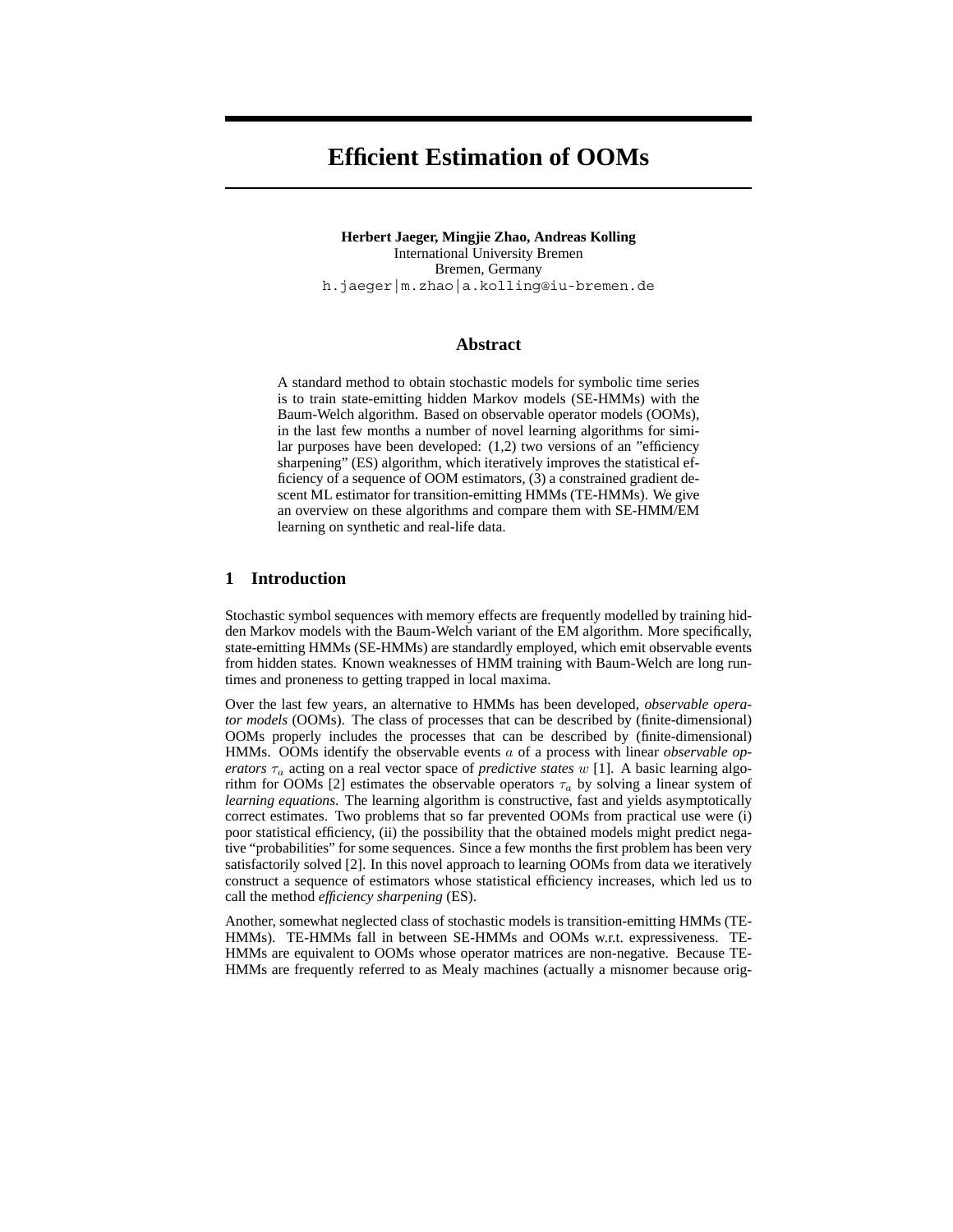inally Mealy machines are not probabilistic but only non-deterministic), we have started to call non-negative OOMs "Mealy OOMs" (MOOMs). We use either name according to the way the models are represented. A variant of Baum-Welch has recently been described for TE-HMMs [3]. We have derived an alternative learning constrained log gradient (CLG) algorithm for MOOMs which performs a constrained gradient descent on the log likelihood surface in the log model parameter space of MOOMs.

In this article we give a compact introduction to the basics of OOMs (Section 2), outline the new ES and CLG algorithms (Sections 3 and 4), and compare their performance on a variety of datasets (Section 5). In the conclusion (Section 6) we also provide a pointer to a Matlab toolbox.

## **2 Basics of OOMs**

Let  $(\Omega, \mathfrak{A}, P, (X_n)_{n>0})$  or  $(X_n)$  for short be a discrete-time stochastic process with values in a finite symbol set  $O = \{a_1, \ldots, a_M\}$ . We will consider only stationary processes here for notational simplicity; OOMs can equally model nonstationary processes. An mdimensional OOM for  $(X_n)$  is a structure  $\mathcal{A} = (\mathbb{R}^m, (\tau_a)_{a \in O}, w_0)$ , where each *observable operator*  $\tau_a$  is a real-valued  $m \times m$  matrix and  $w_0 \in \mathbb{R}^m$  is the *starting state*, provided that for any finite sequence  $a_{i_0} \ldots a_{i_n}$  it holds that

$$
P(X_0 = a_{i_0}, \dots X_n = a_{i_n}) = \mathbf{1}_m \tau_{a_{i_n}} \cdots \tau_{a_{i_0}} w_0,
$$
\n(1)

where  $\mathbf{1}_m$  always denotes a row vector of units of length m (we drop the subscript if it is clear from the context). We will use the shorthand notation  $\bar{a}$  to denote a generic sequence and  $\tau_{\bar{a}}$  to denote a concatenation of the corresponding operators in reverse order, which would condense (1) into  $P(\bar{a}) = \mathbf{1}\tau_{\bar{a}}w_0$ .

Conversely, if a structure  $\mathcal{A} = (\mathbb{R}^m, (\tau_a)_{a \in \mathcal{O}}, w_0)$  satisfies

(i) 
$$
\mathbf{1}w_0 = 1
$$
, (ii)  $\mathbf{1}(\sum_{a \in O} \tau_a) = \mathbf{1}$ , (iii)  $\forall \bar{a} \in O^* : \mathbf{1}\tau_{\bar{a}}w_0 \geq 0$ , (2)

(where  $O^*$  denotes the set of all finite sequences over  $O$ ), then there exists a process whose distribution is described by A via (1). The process is stationary iff  $(\sum_{a \in O} \tau_a)w_0 = w_0$ .<br>Conditions (i) and (ii) are easy to check but no efficient criterium is known to decide Conditions (i) and (ii) are easy to check, but no efficient criterium is known to decide whether the non-negativity criterium (iii) holds for a structure  $A$  (for recent progress in this problem, which is equivalent to a problem of general interest in linear algebra, see [4]). Models A learnt from data tend to marginally violate (iii) – this is the unresolved non-negativity problem in the theory of OOMs.

The *state*  $w_{\bar{a}}$  of an OOM after an initial history  $\bar{a}$  is obtained by normalizing  $\tau_{\bar{a}}w_0$  to unit component sum via  $w_{\bar{a}} = \tau_{\bar{a}}w_0/1\tau_{\bar{a}}w_0$ .

A fundamental (and nontrivial) theorem for OOMs characterizes equivalence of two OOMs. Two *m*-dimensional OOms  $A = (\mathbb{R}^m, (\tau_a)_{a \in O}, w_0)$  and  $\tilde{A} = (\mathbb{R}^m, (\tilde{\tau}_a)_{a \in O}, \tilde{w}_0)$ are defined to be equivalent if they generate the same probability distribution according to (1). By the equivalence theorem,  $A$  is equivalent to  $\tilde{A}$  if and only if there exists a transformation matrix  $\rho$  of size  $m \times m$ , satisfying  $\mathbf{1}\rho = \mathbf{1}$ , such that  $\tilde{\tau}_a = \rho \tau_a \rho^{-1}$  for all symbols  $\overline{a}$ .

We mentioned in the Introduction that OOM states represent the future probability distribution of the process. This can be algebraically captured in the notion of *characterizers*. Let  $\mathcal{A} = (\mathbb{R}^m, (\tau_a)_{a \in O}, w_0)$  be an OOM for  $(X_n)$  and choose k such that  $\kappa = |O|^k \ge m$ . Let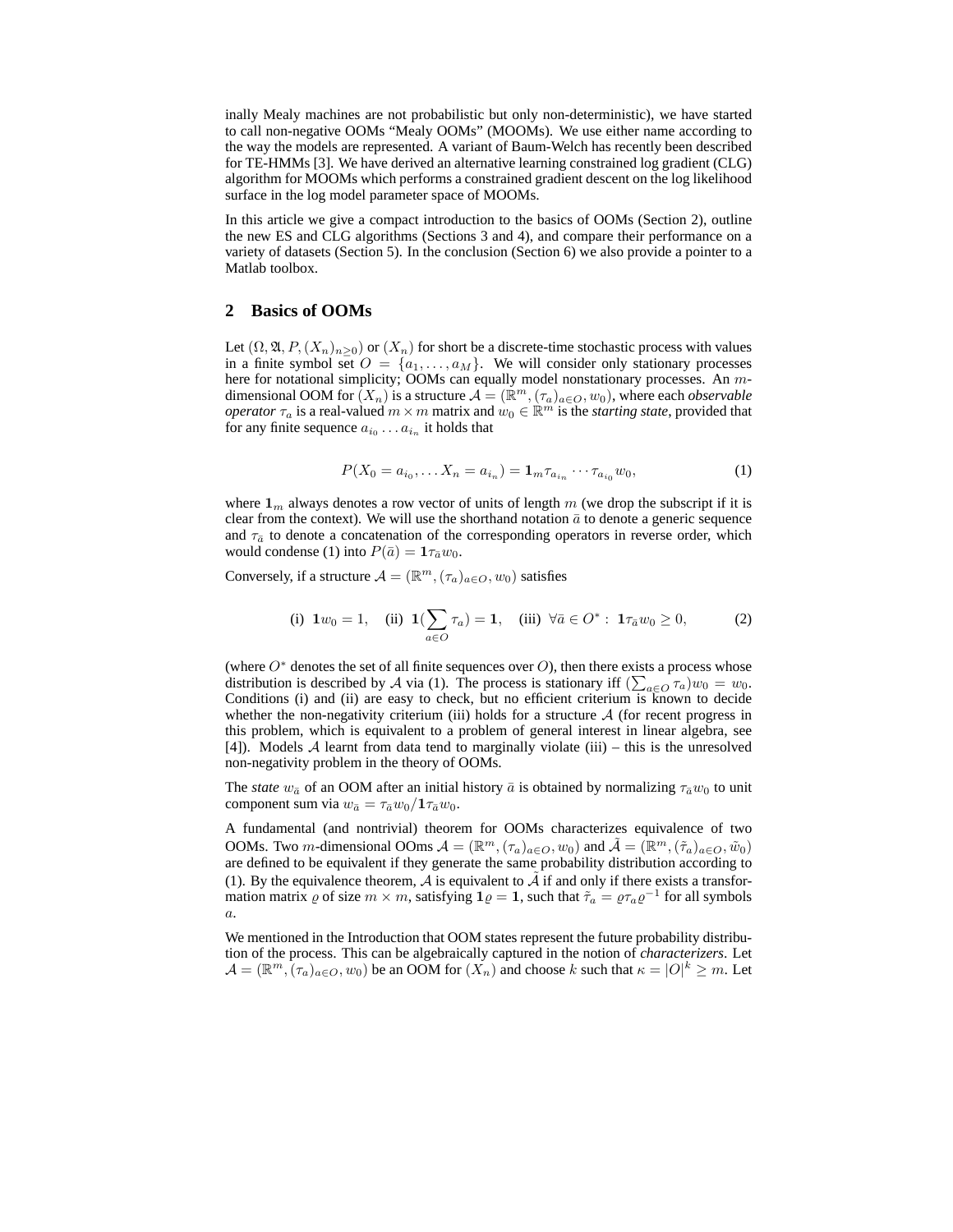$\bar{b}_1,\ldots,\bar{b}_\kappa$  be the alphabetical enumeration of  $O^k$ . Then a  $m \times \kappa$  matrix C is a *characterizer of length* k for A iff  $1C = 1$  (that is, C has unit column sums) and

$$
\forall \bar{a} \in O^* : w_{\bar{a}} = C(P(\bar{b}_1|\bar{a}) \cdots P(\bar{b}_\kappa|\bar{a}))',\tag{3}
$$

where ' denotes the transpose and  $P(\bar{b}|\bar{a})$  is the conditional probability that the process continues with b after an initial history  $\bar{a}$ . It can be shown [2] that every OOM has characterizers of length k for suitably large k. Intuitively, a characterizer "bundles" the length k future distribution into the state vector by projection.

If two equivalent OOMs  $A$ ,  $\tilde{A}$  are related by  $\tilde{\tau}_a = \varrho \tau_a \varrho^{-1}$ , and C is a characterizer for  $A$ , it is easy to check that  $\varrho C$  is a characterizer for A.

We conclude this section by explaining the basic learning equations. An analysis of (1) reveals that for any state  $w_{\bar{a}}$  and operator  $\tau_b$  from an OOM it holds that

$$
\tau_a w_{\bar{a}} = P(a|\bar{a}) w_{\bar{a}a},\tag{4}
$$

where  $\bar{a}a$  is the concatenation of  $\bar{a}$  with a. The vectors  $w_{\bar{a}}$  and  $P(a|\bar{a})w_{\bar{a}a}$  thus form an argument-value pair for  $\tau_a$ . Let  $\bar{a}_1,\ldots,\bar{a}_l$  be a finite sequence of finite sequences over O, and let  $V = (w_{\bar{a}_1} \cdots w_{\bar{a}_l})$  be the matrix containing the corresponding state vectors. Let again C be a  $m \times \kappa$  sized characterizer of length k and  $b_1, \ldots, b_{\kappa}$  be the alphabetical<br>summarism of  $O_{\kappa}^{k}$ . Let  $V_{\kappa} = (D(\bar{k} | \bar{s}))$  be the u.v. *I* matrix containing the conditional enumeration of  $O^k$ . Let  $\underline{V} = (P(\bar{b}_i|\bar{a}_j))$  be the  $\kappa \times l$  matrix containing the conditional<br>continuation probabilities of the initial sequences  $\bar{a}_j$ , by the sequences  $\bar{b}_j$ . It is easy to see continuation probabilities of the initial sequences  $\bar{a}_j$  by the sequences  $b_i$ . It is easy to see<br>that  $V = CV$  Likewise let  $W = (P(a|\bar{a}_1)w_{\bar{a}_1} \cdots P(a|\bar{a}_i)w_{\bar{a}_i})$  contain the vectors that  $V = C\underline{V}$ . Likewise, let  $W_a = (P(a|\bar{a}_1)w_{\bar{a}_1a} \cdots P(a|\bar{a}_l)w_{\bar{a}_l a})$  contain the vectors corresponding to the rhs of (4) and let  $W = (P(a\bar{b}_1|\bar{a}_1))$  be the analog of V. It is easily corresponding to the rhs of (4), and let  $\underline{W}_a = (P(ab_i|\bar{a}_j))$  be the analog of V. It is easily<br>verified that  $W_a = CW$  Furthermore, by construction it holds that  $\tau V = W_a$ . verified that  $W_a = C\underline{W}_a$ . Furthermore, by construction it holds that  $\tau_a V = W_a$ .

A linear operator on  $\mathbb{R}^m$  is uniquely determined by  $l \geq m$  argument-value pairs provided there are at least  $m$  linearly independent argument vectors in these pairs. Thus, if a characterizer C is found such that  $V = CV$  has rank m, the operators  $\tau_a$  of an OOM characterized by C are uniquely determined by  $\overline{V}$  and the matrices  $\hat{W}_a$  via  $\tau_a = W_a V^{\dagger} = C \underline{W}_a (C \underline{V})^{\dagger}$ , where  $\dagger$  denotes the pseudo-inverse. Now, given a training sequence  $S$ , the conditional continuation probabilities  $P(\bar{b}_i|\bar{a}_j), P(a\bar{b}_i|\bar{a}_j)$  that make up  $\underline{V}, \underline{W}_a$  can be estimated from S by an obvious counting scheme, yielding estimates  $\hat{P}(\bar{b}_i|\bar{a}_j)$ ,  $\hat{P}(a\bar{b}_i|\bar{a}_j)$  for making up  $\hat{V}$  and  $\hat{W}_a$ , respectively. This leads to the general form of OOM learning equations:

$$
\hat{\tau}_a = C \underline{\hat{W}}_a (C \underline{\hat{V}})^\dagger. \tag{5}
$$

In words, to learn an OOM from S, first fix a model dimension m, a characterizer C, *indicative sequences*  $\bar{a}_1, \ldots, \bar{a}_l$ , then construct estimates  $\hat{V}$  and  $\hat{W}$ <sub>a</sub> by frequency counting, and finally use (5) to obtain estimates of the operators. This estimation procedure is asymptotically correct in the sense that, if the training data were generated by an  $m$ -dimensional OOM in the first place, this generator will almost surely be perfectly recovered as the size of training data goes to infinity. The reason for this is that the estimates  $\hat{V}$  and  $\hat{W}_a$  converge almost surely to V and  $W_a$ . The starting state can be recovered from the estimated operators by exploiting  $(\sum_{a \in O} \tau_a) w_0 = w_0$  or directly from C and  $\underline{V}$  (see [2] for details).

# **3 The ES Family of Learning Algorithms**

All learning algorithms based on (5) are asymptotically correct (which EM algorithms are not, by the way), but their statistical efficiency (model variance) depends crucially on (i)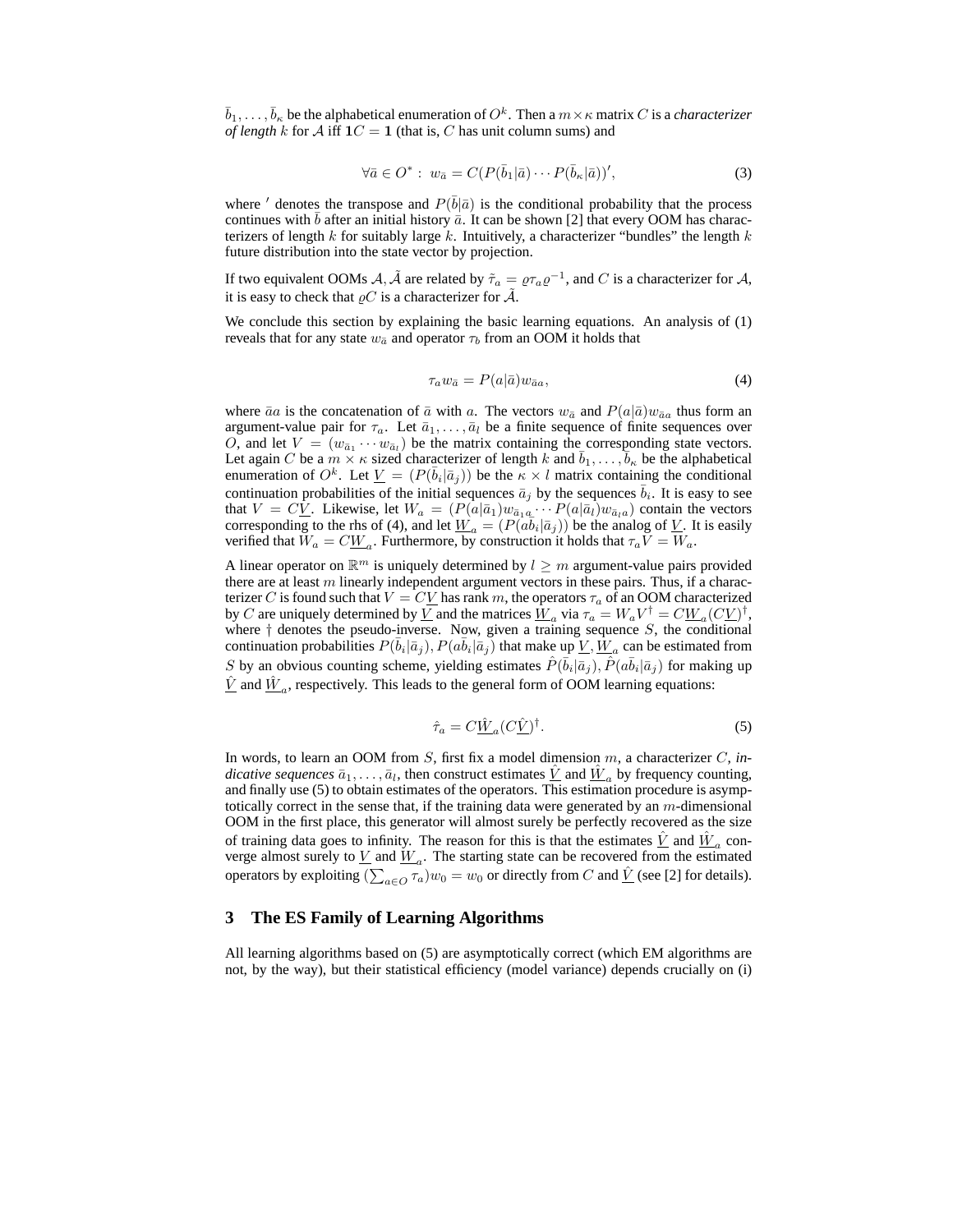the choice of indicative sequences  $\bar{a}_1, \ldots, \bar{a}_l$  and (ii) the characterizer C (assuming that the model dimension  $m$  is determined by other means, e.g. by cross-validation). We will first address (ii) and describe an iterative scheme to obtain characterizers that lead to a low model variance.

The choice of  $C$  has a twofold impact on model variance. First, the pseudoinverse operation in (5) blows up variation in  $C\hat{V}$  depending on the matrix condition number of this matrix. Thus, C should be chosen such that the condition of  $C\hat{V}$  gets close to 1. This strategy was pioneered in [5], who obtained the first halfway statistically satisfactory learning procedures. In contrast, here we set out from the second mechanism by which C influences model variance, namely, choose C such that the variance of  $C\hat{V}$  itself is minimized.

We need a few algebraic preparations. First, observe that if some characterizer  $C$  is used with (5), obtaining a model  $\tilde{A}$ , and  $\varrho$  is an OOM equivalence transformation, then if  $C =$  $\varrho C$  is used with (5), the obtained model A is an equivalent version of A via  $\varrho$ .

Furthermore, it is easy to see [2] that two characterizers  $C_1, C_2$  characterize the same OOM iff  $C_1V = C_2V$ . We call two characterizers *similar* if this holds, and write  $C_1 \sim C_2$ . Clearly  $C_1 \sim \overline{C_2}$  iff  $C_2 = C_1 + G$  for some G satisfying  $G\underline{V} = \mathbf{0}$  and  $\mathbf{1}G = \mathbf{0}$ . That is, the similarity equivalence class of some characterizer C is the set  $\{C + G | G V = \mathbf{0} | G \}$ similarity equivalence class of some characterizer  $\check{C}$  is the set  $\{C + G | G\underline{V} = \mathbf{0}, \mathbf{1}G = \mathbf{0}\}$ .<br>Together with the first observation this implies that we may confine our search for "good" Together with the first observation this implies that we may confine our search for "good" characterizers to a single (and arbitrary) such equivalence class of characterizers. Let  $C_0$  in the remainder be a representative of an arbitrarily chosen similarity class whose members all characterize A.

In [2] it is explained that the variance of  $CV_{\sum_{i=1}^{\infty} \kappa_i}$   $P(\bar{a}_i \bar{b}_i) ||w_{\bar{a}_i} - C(:,i)||^2$ , where  $C(:,i)$ In [2] it is explained that the variance of  $\overline{CV}$  is monotonically tied to  $\|u_{i=1,\ldots,k;j=1,\ldots,l} P(\bar{a}_j \bar{b}_i) \|w_{\bar{a}_j} - C(:,i)\|^2$ , where  $C(:,i)$  is the *i*-th column of C. This observation allows us to determine an optimal (minimal variance of  $C\hat{V}$  within the equivalence class of  $C_0$ ) characterizer  $C_{opt}$  as the solution to the following minimization problem:

$$
C_{\text{opt}} = C_0 + G_{\text{opt}}, \text{ where}
$$
  
\n
$$
G_{\text{opt}} = \arg \min_{G} \sum_{i=1,..., \kappa; j=1,...,l} P(\bar{a}_j \bar{b}_i) ||w_{\bar{a}_j} - (C_0 + G)(:, i)||^2
$$
 (6)

under the constraints  $GV = 0$  and  $1G = 0$ . This problem can be analytically solved [2] and has a surprising and beautiful solution, which we now explain. In a nutshell,  $C_{\text{opt}}$ is composed column-wise by certain states of a time-reversed version of  $A$ . We describe in more detail time-reversal of OOMs. Given an OOM  $A = (\mathbb{R}^m, (\tau_a)_{a \in O}, w_0)$  with an induced probability distribution  $P_A$ , its *reverse* OOM  $\mathcal{A}^r = (\mathbb{R}^m, (\tau_a^r)_{a \in O}, w_0^r)$  is characterized by a probability distribution  $P_A$ , satisfying terized by a probability distribution  $P_{A^r}$  satisfying

$$
\forall a_0 \cdots a_n \in O^* : \ P_{\mathcal{A}}(a_0 \cdots a_n) = P_{\mathcal{A}^r}(a_n \cdots a_0).
$$
 (7)

A reverse OOM can be easily computed from the "forward" OOM as follows. If  $A =$  $(\mathbb{R}^m, (\tau_a)_{a\in\mathcal{O}}, w_0)$  is an OOM for a stationary process, and  $w_0$  has no zero entry, then

$$
\mathcal{A}^r = (\mathbb{R}^m, (D\tau_a'D^{-1})_{a \in O}, w_0)
$$
\n(8)

is a reverse OOM to A, where  $D = diag(w_0)$  is a diagonal matrix with  $w_0$  on its diagonal. Now let  $\bar{b}_1, \ldots, \bar{b}_k$  again be the sequences employed in V. Let  $\mathcal{A}^r = (\mathbb{R}^m, (\tau_a^r)_{a \in \mathcal{O}}, w_0)$  be the reverse OOM to  $\mathcal{A}$  which was characterized by  $C_0$ . Furthermore, for  $\bar{b}_i = b_i - b_i$ , let the reverse OOM to A, which was characterized by  $C_0$ . Furthermore, for  $\vec{b}_i = b_1 \dots b_k$  let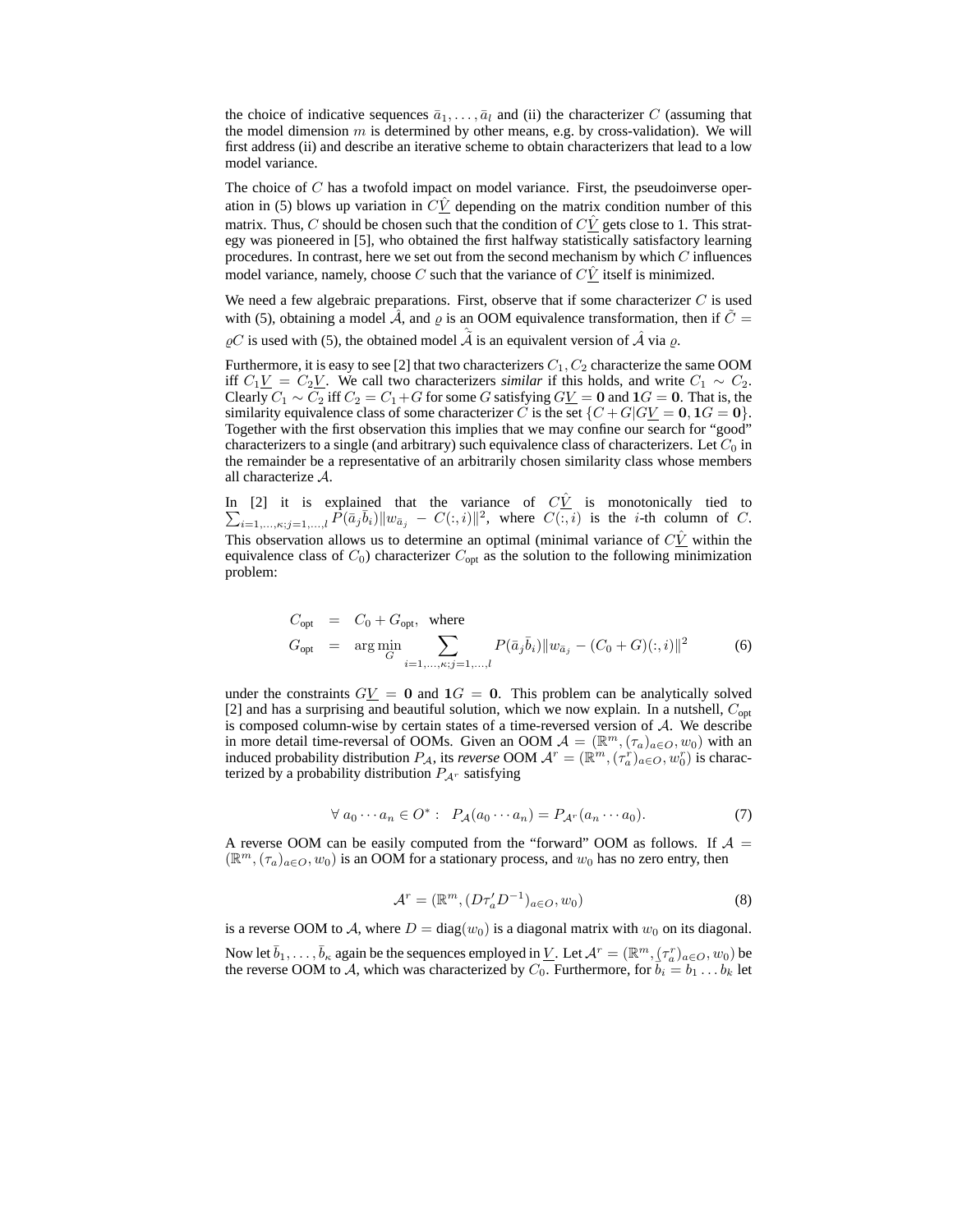$w_{\bar{b}_i}^r = \tau_{b_1}^r \cdots \tau_{b_k}^r w_0 / \mathbf{1} \tau_{b_1}^r \cdots \tau_{b_k}^r w_0$ . Then it holds that  $C = (w_{\bar{b}_1}^r \cdots w_{\bar{b}_k}^r)$  is a characterizer for an OOM equivalent to A. C can effectively be transformed into a characterizer A by  $C^r = \rho^r C$ , where

$$
\varrho^r = (C \begin{pmatrix} 1_{\tau_{\bar{b}_1}} \\ \vdots \\ 1_{\tau_{\bar{b}_\kappa}} \end{pmatrix})^{-1}.
$$
 (9)

We call  $C<sup>r</sup>$  the *reverse characterizer* of  $A$ , because it is composed from the states of a reverse OOM to  $\mathcal{A}$ . The analytical solution to (6) turns out to be [2]

$$
C_{\text{opt}} = C^r. \tag{10}
$$

To summarize, within a similarity class of characterizers, the one which minimizes model variance is the (unique) reverse characterizer in this class. It can be cheaply computed from the "forward" OOM via (8) and (9). This analytical finding suggests the following generic, iterative procedure to obtain characterizers that minimize model variance:

- 1. **Setup.** Choose a model dimension  $m$  and a characterizer length  $k$ . Compute  $V, W_a$  from the training string S.
- 2. **Initialization.** Estimate an initial model  $\hat{\mathcal{A}}^{(0)}$  with some "classical" OOM estimation method (a refined such method is detailed out in [2]).
- 3. **Efficiency sharpening iteration.** Assume that  $\hat{A}^{(n)}$  is given. Compute its reverse characterizer  $\hat{C}^{r(n+1)}$ . Use this in (5) to obtain a new model estimate  $\hat{\mathcal{A}}^{(n+1)}$ .
- 4. **Termination**. Terminate when the training log-likelihood of models  $\hat{\mathcal{A}}^{(n)}$  appear to settle on a plateau.

The rationale behind this scheme is that the initial model  $\hat{\mathcal{A}}^{(0)}$  is obtained essentially from an uninformed, ad hoc characterizer, for which one has to expect a large model variation and thus (on the average) a poor  $\hat{\mathcal{A}}^{(0)}$ . However, the characterizer  $\hat{C}^{r(1)}$  obtained from the reversed  $\hat{\mathcal{A}}^{(0)}$  is not uninformed any longer but shaped by a reasonable reverse model. Thus the estimator producing  $\hat{A}^{(1)}$  can be expected to produce a model closer to the correct one due to its improved efficiency, etc. Notice that this does not guarantee a convergence of models, nor any monotonic development of any performance parameter in the obtained model sequence. In fact, the training log likelihood of the model sequence typically shoots to a plateau level in about 2 to 5 iterations, after which it starts to jitter about this level, only slowly coming to rest – or even not stabilizing at all; it is sometimes observed that the log likelihood enters a small-amplitude oscillation around the plateau level. An analytical understanding of the asymptotic learning dynamics cannot currently be offered.

We have developed two specific instantiations of the general ES learning scheme, differentiated by the set of indicative sequences used. The first simply uses  $l = \kappa, \bar{a}_1, \ldots, \bar{a}_l = \bar{b}_1, \ldots, \bar{b}_\kappa$ , which leads to a computationally very cheap iterated recomputation of (5) with updated reverse characterizers. We call this the "poor man's" ES algorithm.

The statistical efficiency of the poor man's ES algorithm is impaired by the fact that only the counting statistics of subsequences of length  $2k$  are exploited. The other ES instantiation exploits the statistics of *all* subsequences in the original training string. It is technically rather involved and rests on a suffix tree (ST) representation of S. We can only give a coarse sketch here (details in [2]). In each iteration, the current reverse model is run backwards through  $S$  and the obtained reverse states are additively collected bottom-up in the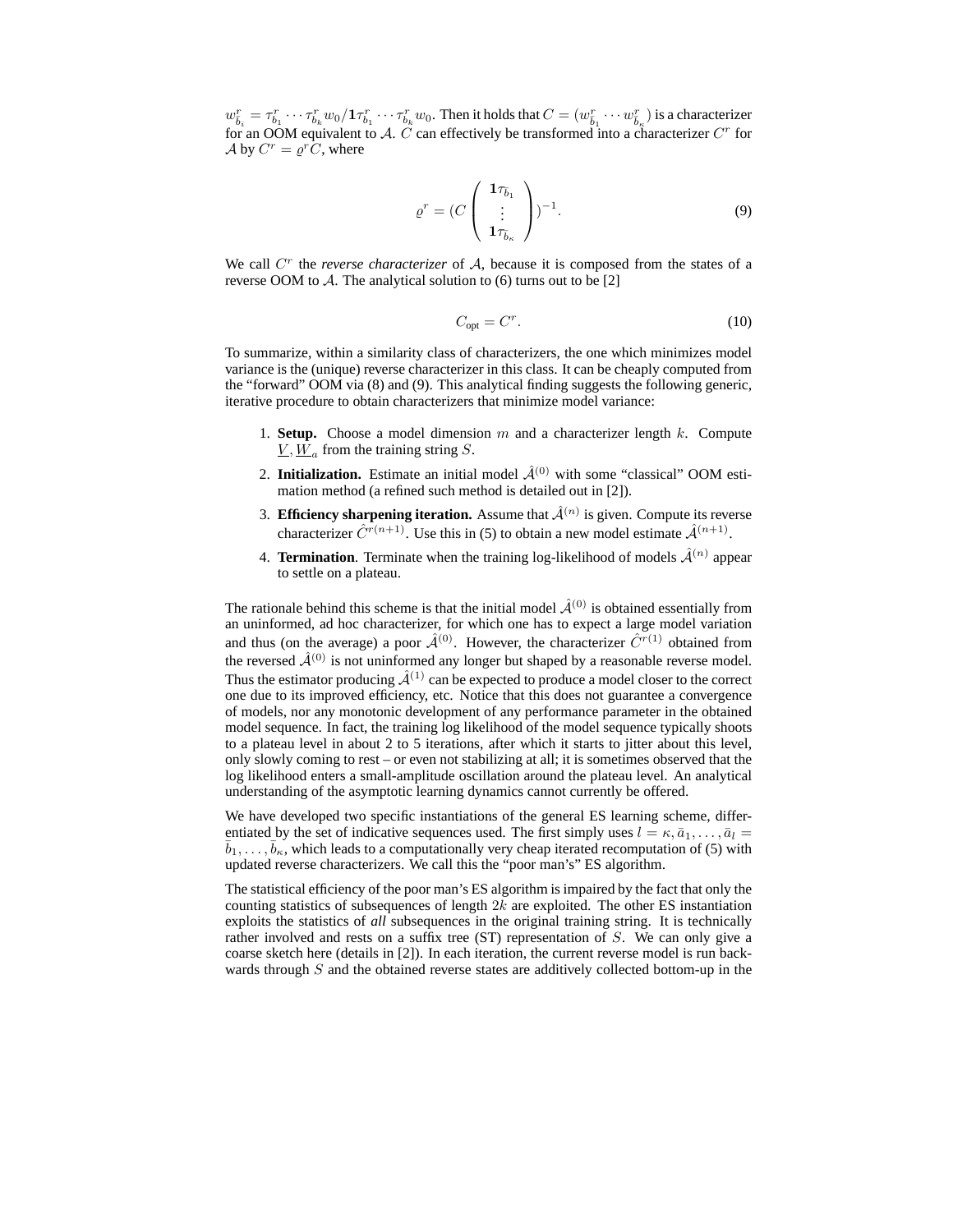nodes of the ST. From the ST nodes the collected states are then harvested into matrices corresponding directly to  $C\hat{V}$  and  $C\hat{W}_a$ , that is, an explicit computation of the reverse characterizer is not required. This method incurs a computational load per iteration which is somewhat lower than Baum-Welch for SE-HMMs (because only a backward pass of the current model has to be computed), plus the required initial ST construction which is linear in the size of S.

## **4 The CLG Algorithm**

We must be very brief here due to space limitations. The CLG algorithm will be detailed out in a future paper. It is an iterative update scheme for the matrix parameters  $[\hat{\tau}_a]_{ij}$ of a MOOM. This scheme is analytically derived as gradient descent in the model log likelihood surface over the log space of these matrix parameters, observing constraints of non-negativity of these parameters and the general OOM constraints (i) and (ii) from Eqn. (2). Note that the constraint (iii) from (2) is automatically satisfied in MOOMs.

We skip the derivation of the CLG scheme and describe only its "mechanics". Let  $S =$  $s_1 \dots s_N$  be the training string and for  $1 \leq k \leq N$  define  $\bar{a}_k = s_1 \dots s_k, \bar{b}_k = s_{k+1} \dots s_N$ . Define for some  $m$ -dimensional OOM and  $a \in O$ 

$$
\sigma_k = \frac{\mathbf{1}\tau_{\tilde{b}_k}}{\mathbf{1}\tau_{\tilde{b}_k}w_{\bar{a}_k}}, \ \ y_a = \sum_{s_k=a} \frac{\sigma'_k w'_{\tilde{a}_{k-1}}}{\mathbf{1}\tau_{s_k}w_{\tilde{a}_{k-1}}}, \ \ y_0 = \max_{i,j,a} \{ [y_a]_{ij} \}, \ \ [y_{a0}]_{i,j} = [y_a]_{i,j}/y_0.
$$
\n(11)

Then the update equation is

$$
[\hat{\tau}_a^+]_{ij} = \eta_j \cdot [\hat{\tau}_a]_{ij} \cdot [y_{a0}]_{ij}^{\lambda},\tag{12}
$$

where  $\hat{\tau}_a^+$  is the new estimate of  $\tau_a$ ,  $\eta_j$ 's are normalization parameters determined by the constraint (ii) from Eqn. (2) and  $\lambda$  is a learning rate which here unconventionally appears constraint (ii) from Eqn. (2), and  $\lambda$  is a learning rate which here unconventionally appears in the exponent because the gradient descent is carried out in the log parameter space. Note that by (12)  $[\hat{\tau}_a^+]_{ij}$  remains non-negative if  $[\hat{\tau}_a]_{ij}$  is. This update scheme is derived in a way that is unrelated to the derivation of the EM algorithm: to our surprise we found in a way that is unrelated to the derivation of the EM algorithm; to our surprise we found that for  $\lambda = 1$  (12) is equivalent to the Baum-Welch algorithm for TE-HMMs. However, significantly faster convergence is achieved with non-unit  $\lambda$ ; in the experiments carried out so far a value close to 2 was heuristically found to work best.

## **5 Numerical Comparisons**

We compared the poor man's ES algorithm, the suffix-tree based algorithm, the CLG algorithm and the standard SE-HMM/Baum-Welch method on four different types of data, which were generated by (a) randomly constructed, 10-dimensional, 5-symbol SE-HMMs, (b) randomly constructed, 10-dimensional, 5-symbol MOOMs, (c) a 3-dimensional, 2 symbol OOM which is not equivalent to any HMM nor MOOM (the "probability clock" process [2]), (d) a belletristic text (Mark Twain's short story "The 1,000,000 Pound Note"). For each of (a) and (b), 40 experiments were carried out with freshly constructed generators per experiment; a training string of length 1000 and a test string of length 10000 was produced from each generator. For (c), likewise 40 experiments were carried out with freshly generated training/testing sequences of same lengthes as before; here however the generator was identical for all experiments. For  $(a) - (c)$ , the results reported below are averaged numbers over the 40 experiments. For the (d) dataset, after preprocessing which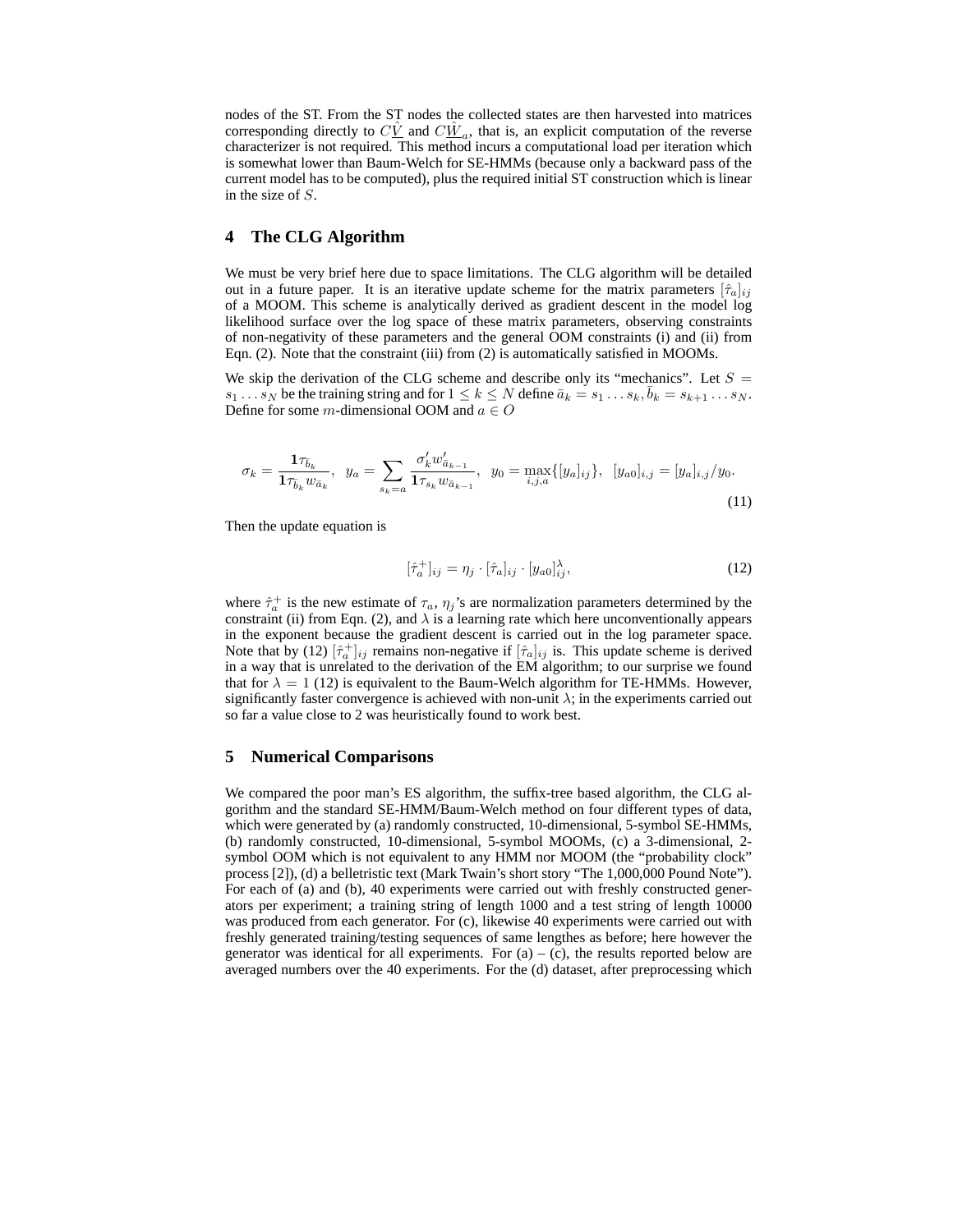shrunk the number of different symbols to 27, the original string was sorted sentence-wise into a training and a testing string, each of length  $\sim$  21000 (details in [2]).

The following settings were used with the various training methods. (i) The poor man's ES algorithm was used with a length  $k = 2$  of indicative sequences on all datasets. Two ES iterations were carried out and the model of the last iteration was used to compute the reported log likelihoods. (ii) For the suffix-tree based ES algorithm, on datasets (a)  $-$  (c), likewise two ES iterations were done and the model from the iteration with the lowest (reverse) training LL was used for reporting. On dataset (d), 4 ES iterations were called and similarly the model with the best reverse training LL was chosen. (iii) In the MOOM studies, a learning rate of  $\lambda = 1.85$  was used. Iterations were stopped when two consecutive training LL's differed by less than 5e-5% or after 100 iterations. (iv) For HMM/Baum-Welch training, the public-domain implementation provided by Kevin Murphy was used. Iterations were stopped after 100 steps or if LL's differed by less than 1e-5%. All computations were done in Matlab on 2 GHz PCs except the HMM training on dataset (d) which was done on a 330 MHz machine (the reported CPU times were scaled by 330/2000 to make them comparable with the other studies). Figure 1 shows the training and testing loglikelihoods as well as the CPU times for all methods and datasets.



Figure 1: Findings for datasets (a)–(d). In each panel, the left y-axis shows log likelihoods for training and testing (testing LL normalized to training stringlength) and the right  $y$ -axis measures the log 10 of CPU times. HMM models are documented in solid/black lines, poor man's ES models in dotted/magenta lines, suffix-tree ES models in broken/blue, and MOOMs in dash-dotted/red lines. The thickest lines in each panel show training LL, the thinnest CPU time, and intermediate testing LL. The x-axes indicate model dimension. On dataset (c), no results of the poor man's algorithm are given because the learning equations became ill-conditioned for all but the lowest dimensions.

Some comments on Fig. 1. (1) The CPU times roughly exhibit an even log spread over almost 2 orders of magnitude, in the order poor man's (fastest) – suffix-tree ES – CLG – Baum-Welch. (2) CLG has the lowest training LL throughout, which needs an explanation because the proper OOMs trained by ES are more expressive. Apparently the ES algorithm does not lead to local ML optima; otherwise suffix-tree ES models should show the lowest training LL. (3) On HMM-generated data (a), Baum-Welch HMMs can play out their